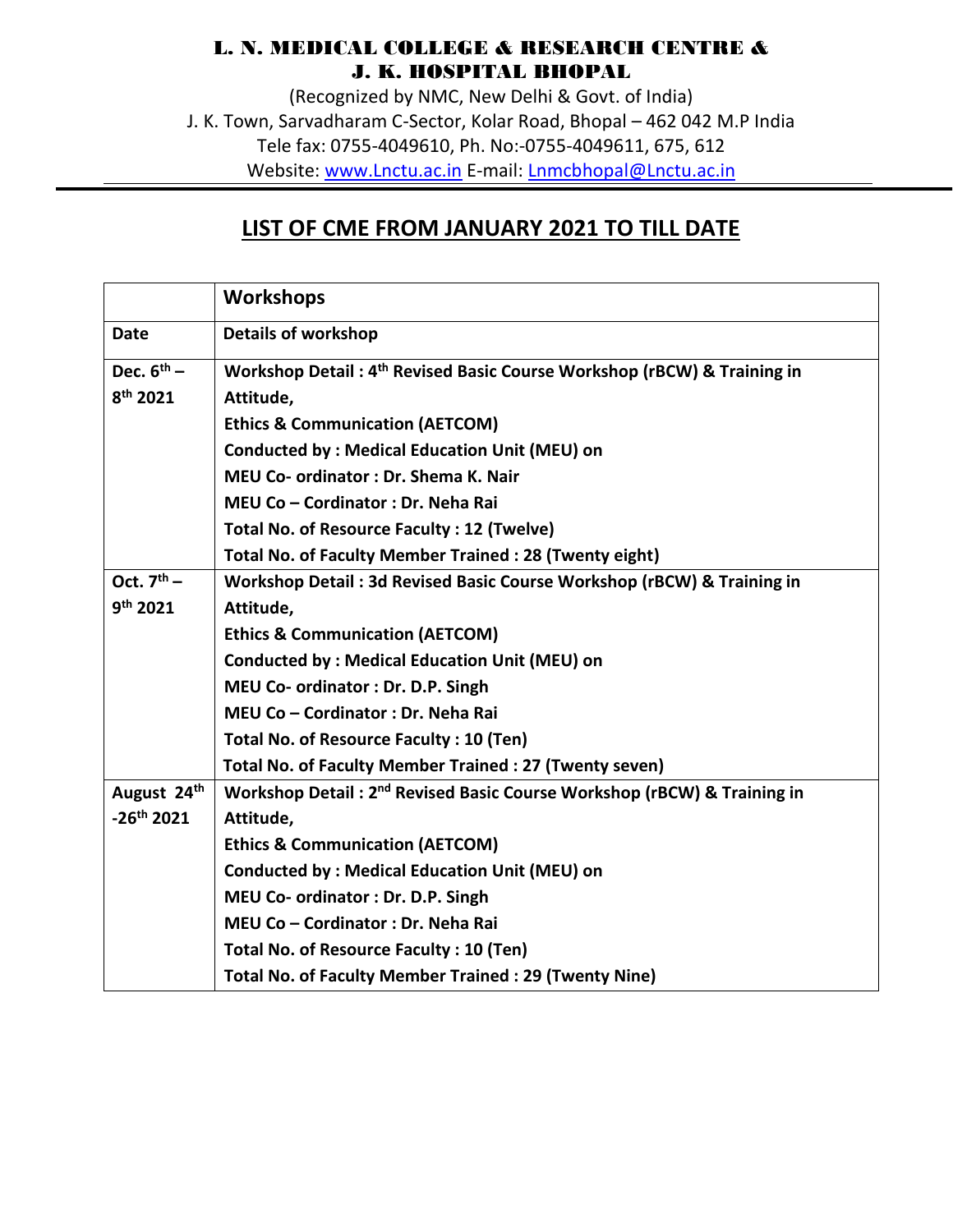| <b>National Conference</b>                             |                                                      |                                                                                                         |                                               |                        |  |  |  |
|--------------------------------------------------------|------------------------------------------------------|---------------------------------------------------------------------------------------------------------|-----------------------------------------------|------------------------|--|--|--|
| 3-12-21 to<br>$5 - 12 - 21$                            | <b>National</b><br>Conference                        | 8 <sup>th</sup> South Central<br>zonal IAPSM<br>Conference                                              | Community<br><b>Medicine</b>                  | 3 days                 |  |  |  |
| <b>CMEs</b>                                            |                                                      |                                                                                                         |                                               |                        |  |  |  |
| Date                                                   | <b>Speakers Name</b>                                 | <b>Topic</b>                                                                                            | Department                                    | Timing                 |  |  |  |
| 27.02.2021                                             | Dr. K.K. Thakur                                      | Orientation<br>Programme for SICU                                                                       | Anesthesiology                                | 2.15 PM to 3.15 PM     |  |  |  |
| 25.03.2021                                             | Dr. Rashmi<br>Dwivedi<br>Dr. Pooja patil             | <b>Adolencent Health</b>                                                                                | of Obstetrics &<br>Gynecology&<br>Paediatrics | 12 noon to 1.00 PM     |  |  |  |
| 31.03.2021                                             | Dr. Ashish Saraogi                                   | Pre-operative & Post<br>operative fluid<br>management                                                   | Obstetrics &<br>Gynecology &<br>Paediatrics   | 9.00 AM to 10.00<br>AM |  |  |  |
| 06 <sup>th</sup> & 07 <sup>th</sup><br>August,<br>2021 | Dr. Rashmi<br>Dwivedi<br>Dr. Pooja Patil             | <b>Breast feeling</b>                                                                                   | Obstetrics &<br>Gynecology &<br>Paediatrics   | 12 noon to 2.00 PM     |  |  |  |
| 06.08.2021                                             | Dr. P.Goyal                                          | Infection                                                                                               | Pulmonary<br>Medicine                         | 2.00 PM to 3.00 PM     |  |  |  |
| 13.08.2021                                             | Dr. Anmol<br>Sambae Dr. Anjali<br>Pandey             | Carcinoma Breast                                                                                        | <b>General Surgery</b>                        | 2.00 PM to 3.00 PM     |  |  |  |
| 27.08.2021                                             | Dr. Rachana<br>Gupta                                 | <b>Stress Management</b>                                                                                | Psychiatry                                    | 2.00 PM to 3.00 PM     |  |  |  |
| 03.09.2021                                             | Dr. Agamya<br>Saxena                                 | Role of Intervention<br>Radiology (Peripheral<br>vascular disease,<br>Urogynecology and<br>Nephrology). | Radiology                                     | 2.00 PM to 3.00 PM     |  |  |  |
| 12.09.2021                                             | Dept of O &G<br>And Bhopal Obs<br><b>Gyn Society</b> | Hands On workshop<br>On PPH at<br><b>Hotel Marriot Bhopal</b>                                           | Dept of O &G                                  | 11.00 AM to 5.00<br>PM |  |  |  |
| 17.09.2021                                             | Dr. Agamya<br>Saxena                                 | Role of Intervention<br>Radiology                                                                       | Radiology                                     | 2.00 PM to 3.00 PM     |  |  |  |